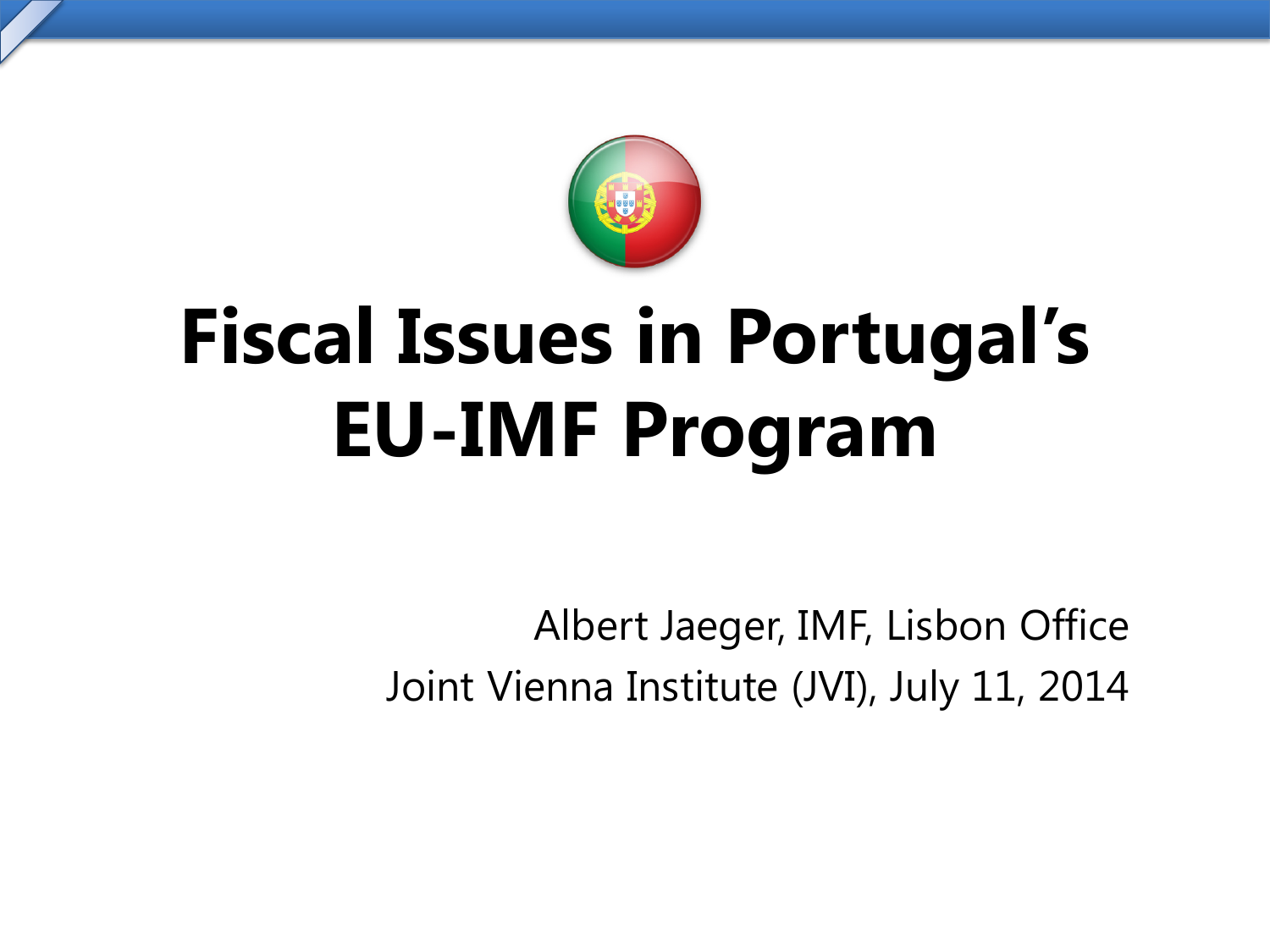## **Why spend 1½ hours on Portugal's recent fiscal story?**

- Fiscal history lesson: Very large fiscal imbalances can pile up gradually under supposedly strict fiscal rules.
- Policy design lesson: It's difficult to deal with large flow and stock imbalances when policy tool box is limited.
- Policy implementation lesson: Illustrates the twist and turns of policy implementation in the real world (Mike Tyson paraphrased: "everybody has a fiscal plan until they get hit by a bad surprise/shock").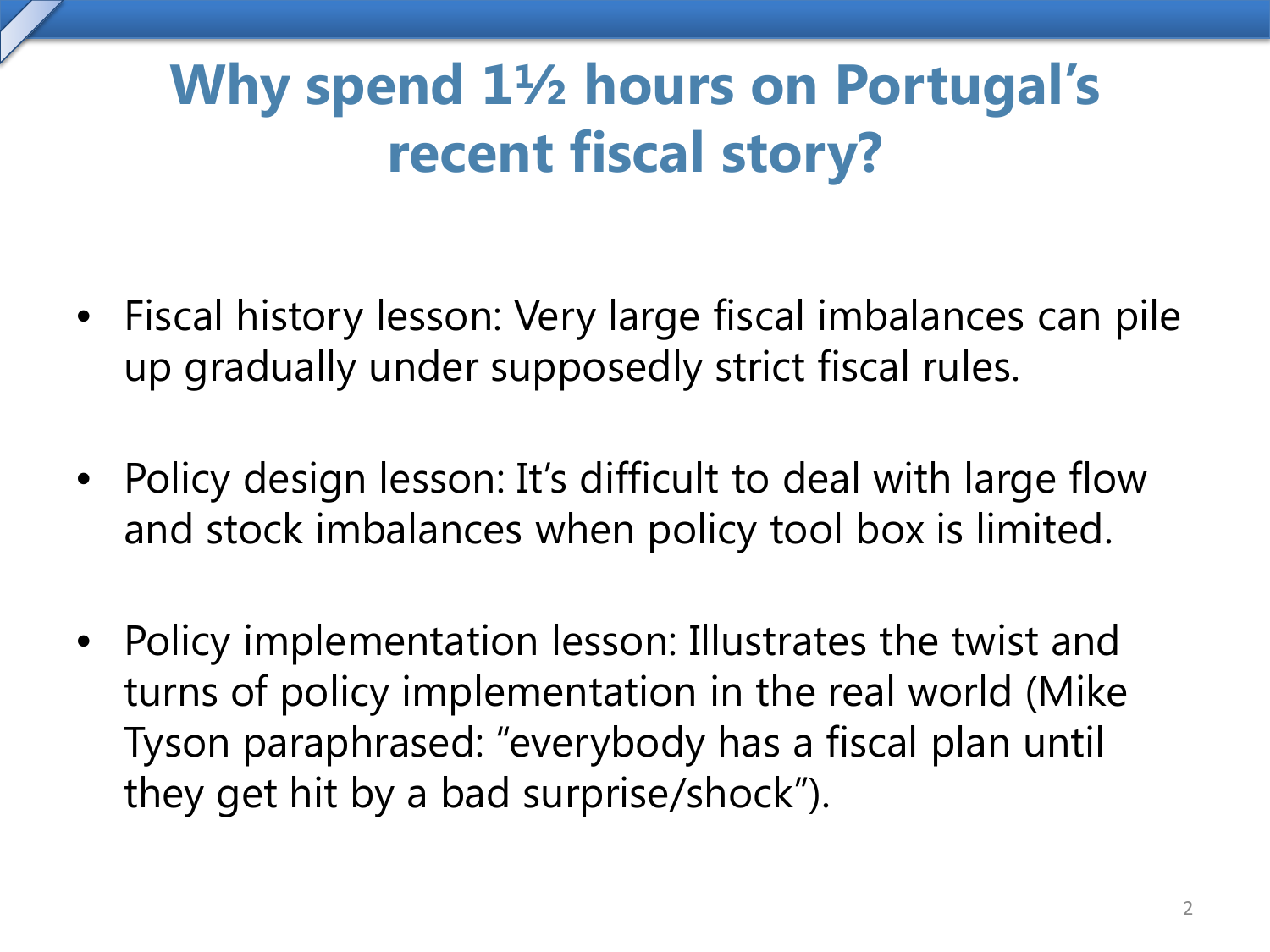## **Part I: The making of a fiscal crisis**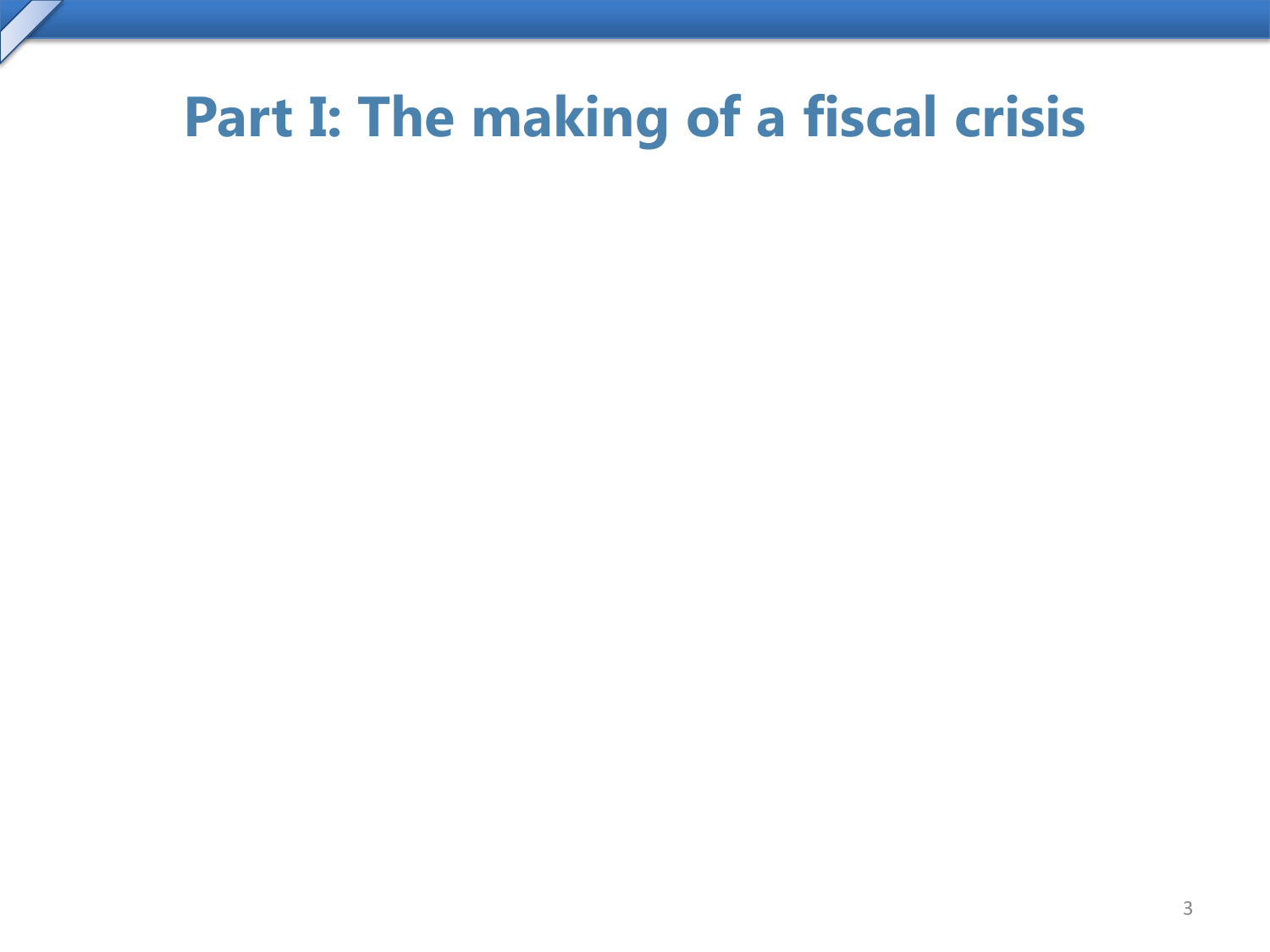#### **Portugal: Slumping growth, 1970-20131\** (Percent)



<sup>1</sup>\ Cumulative 10-year GDP growth rates for 22 OECD countries.  $44$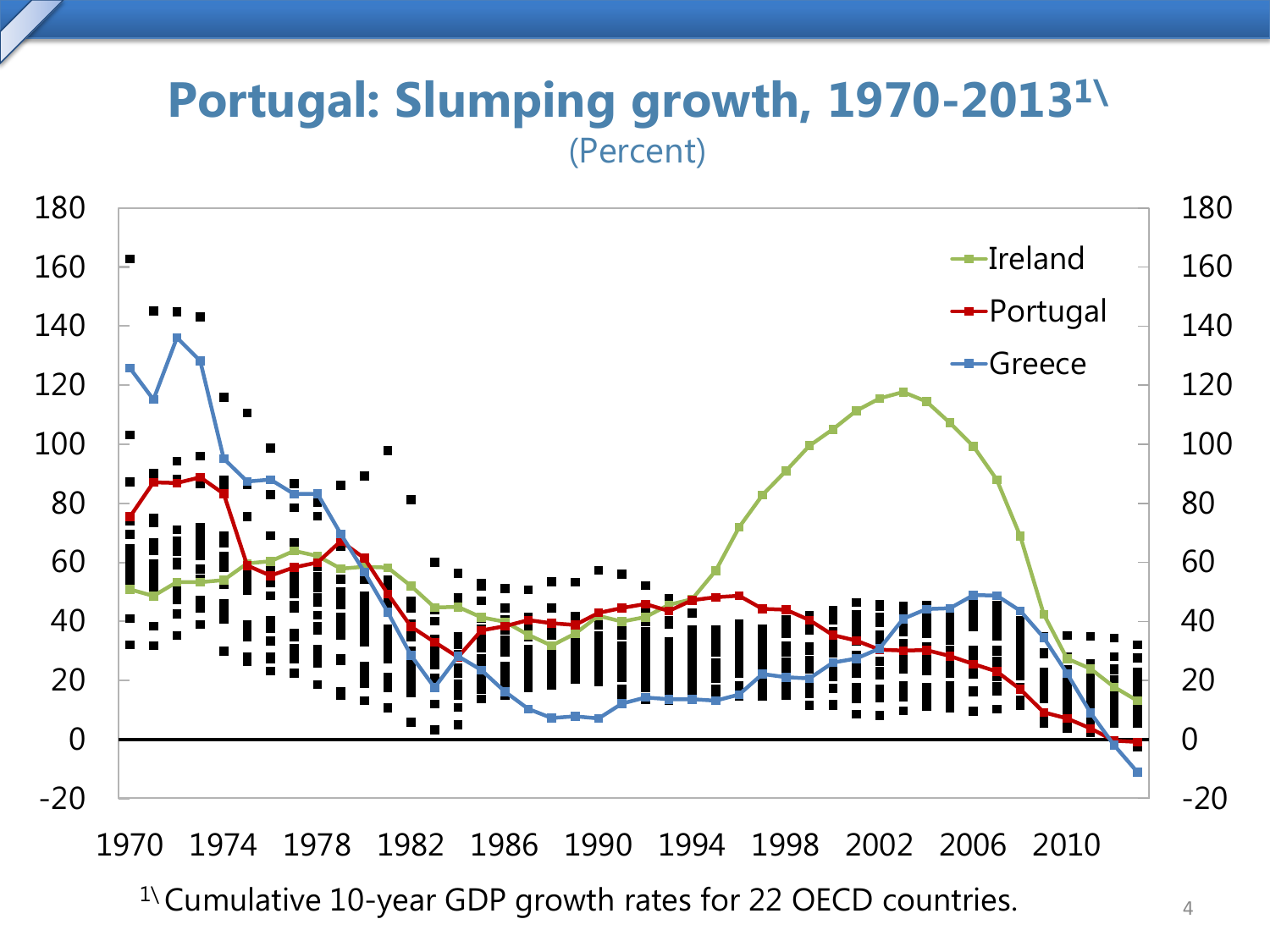#### **Portugal: Persistent external imbalances, 1970-20131\** (Percent of GDP)



<sup>1\</sup> Cumulative 10-year current account balance for 22 OECD countries.  $\frac{5}{10}$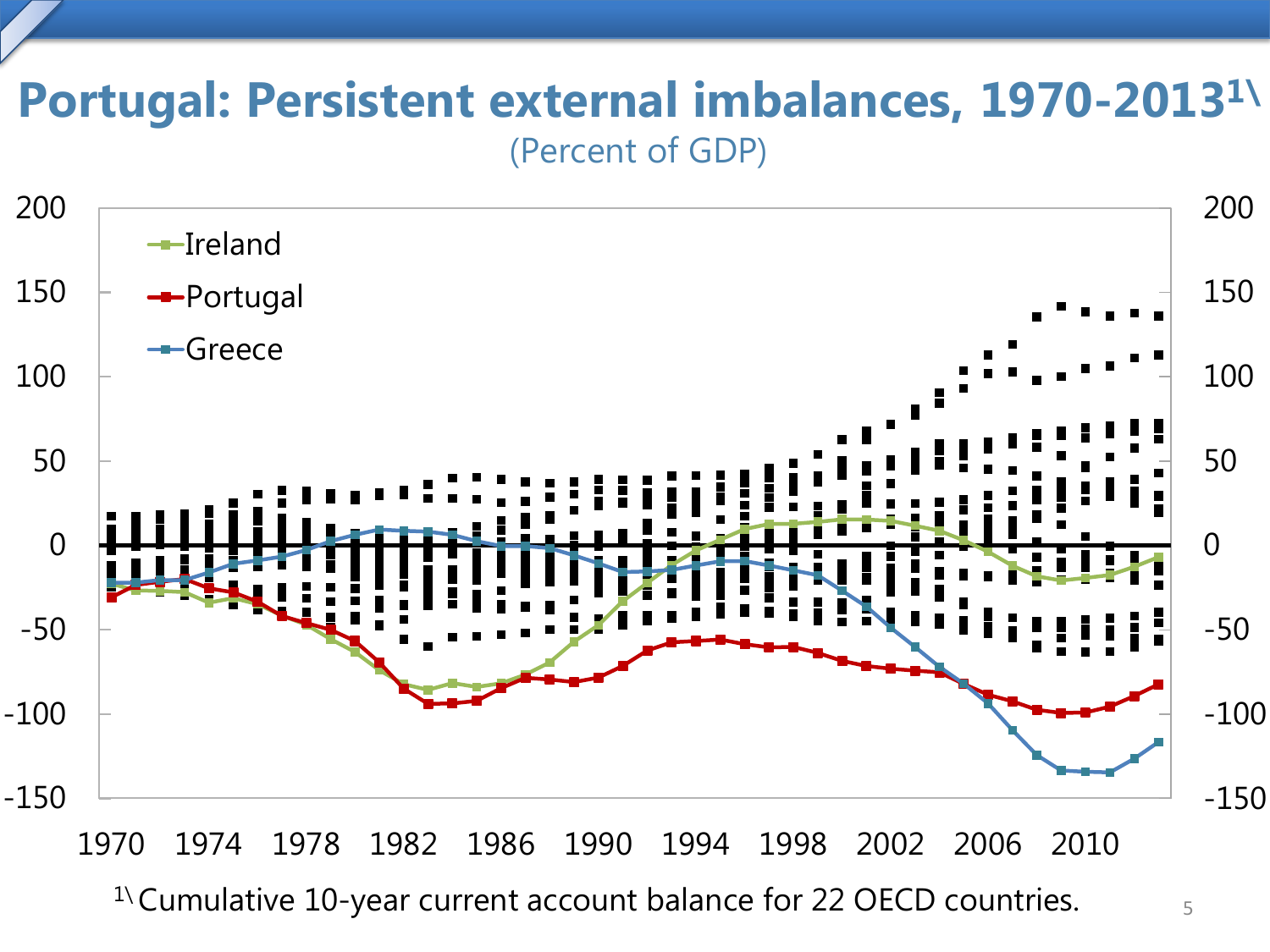## **Early warnings**

The Portuguese economy is in serious trouble ... Growth is very low. The budget deficit is large. The current account deficit is very large. *Olivier Blanchard, 2007*

## **Whodunit?**

- Bad supply side (Blanchard, 2007)
- Bad international/local finance (Reis, 2013)
- Bad *de facto* economic/political institutions (although look ok on paper)

No widely shared simple, linear macro story has emerged.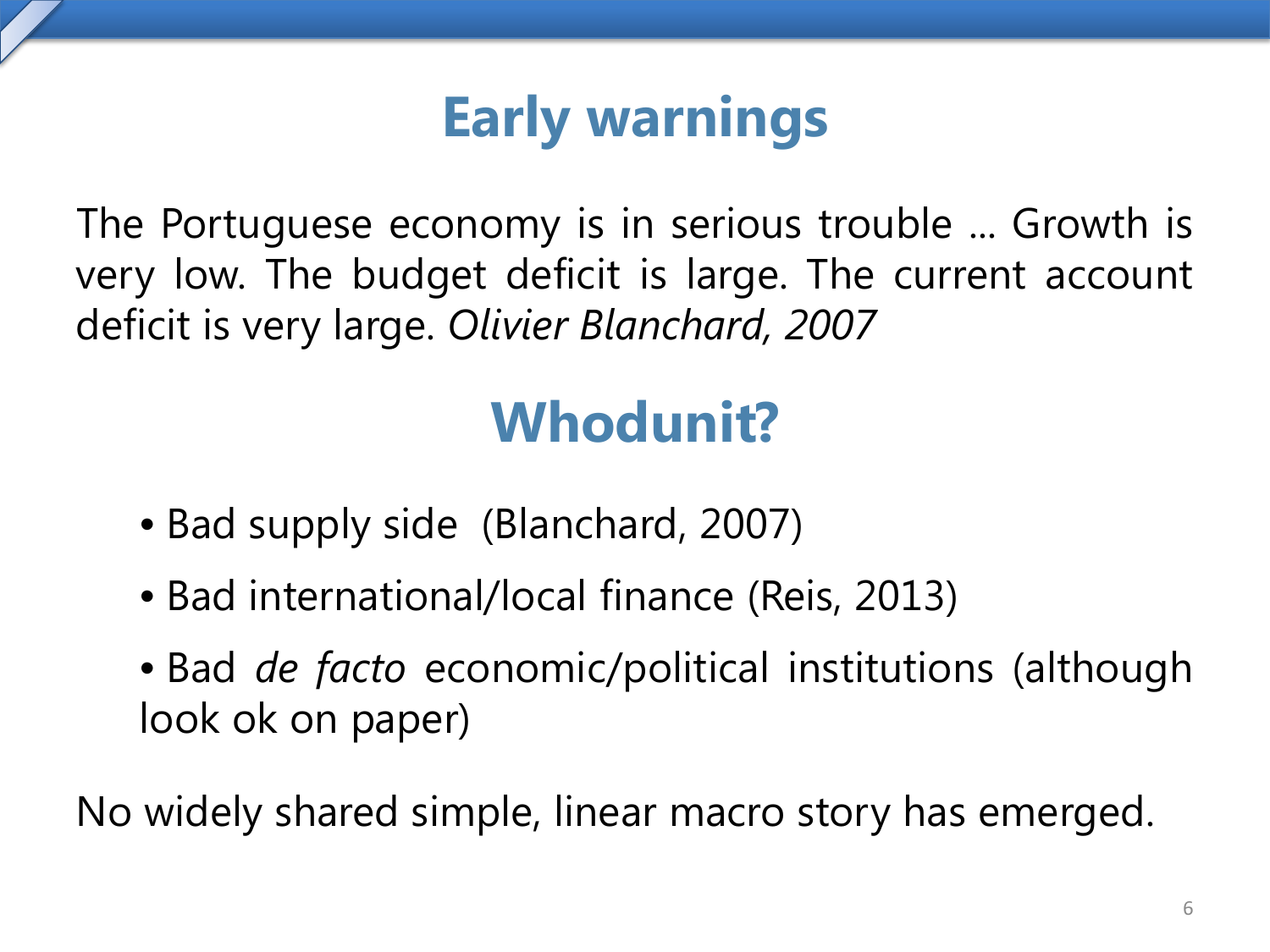### **Portugal's fiscal policy under the euro: Rules and outcomes, 1999-2010**

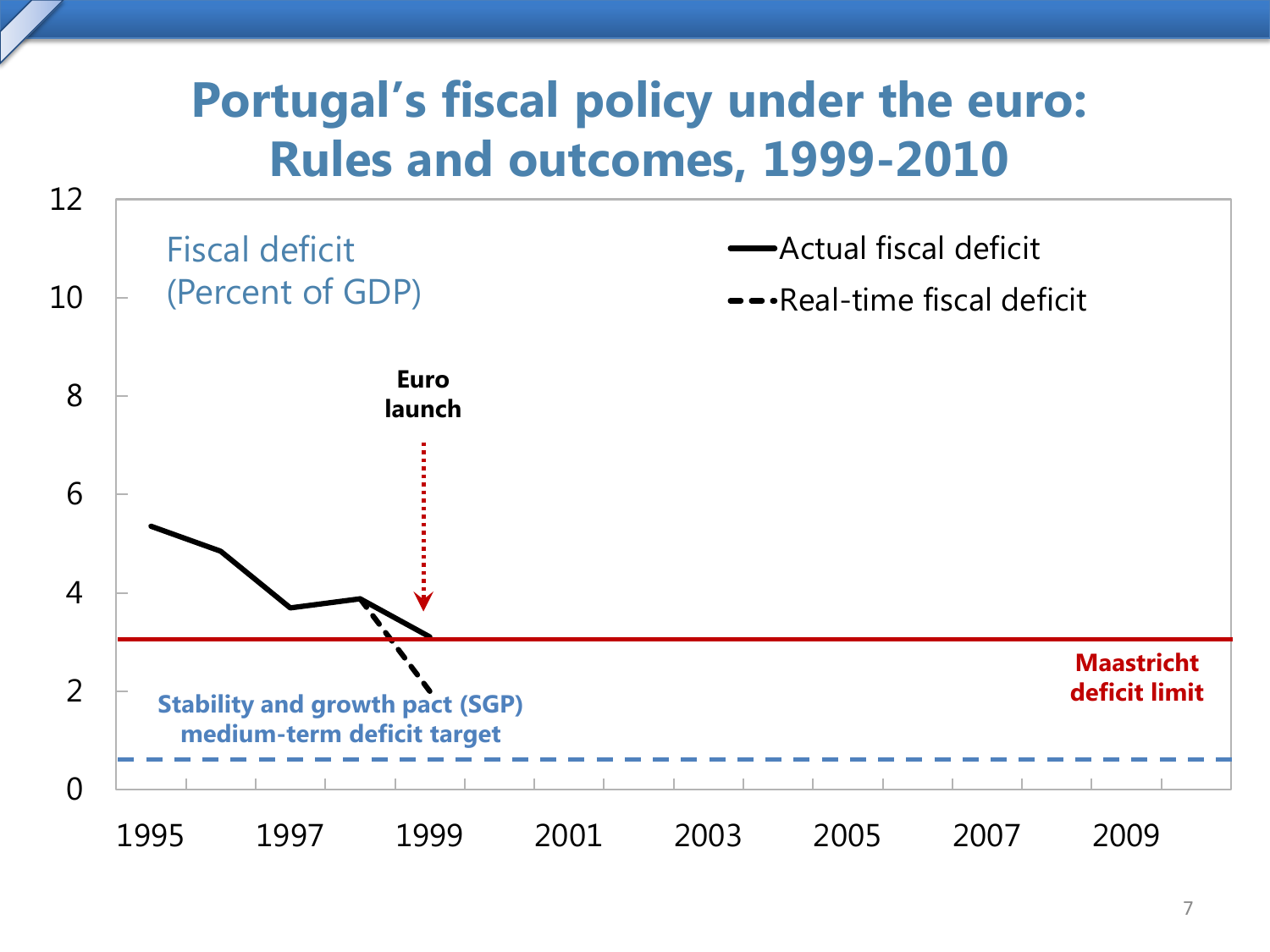### **Portugal's fiscal policy under the euro: Rules and outcomes, 1999-2010**

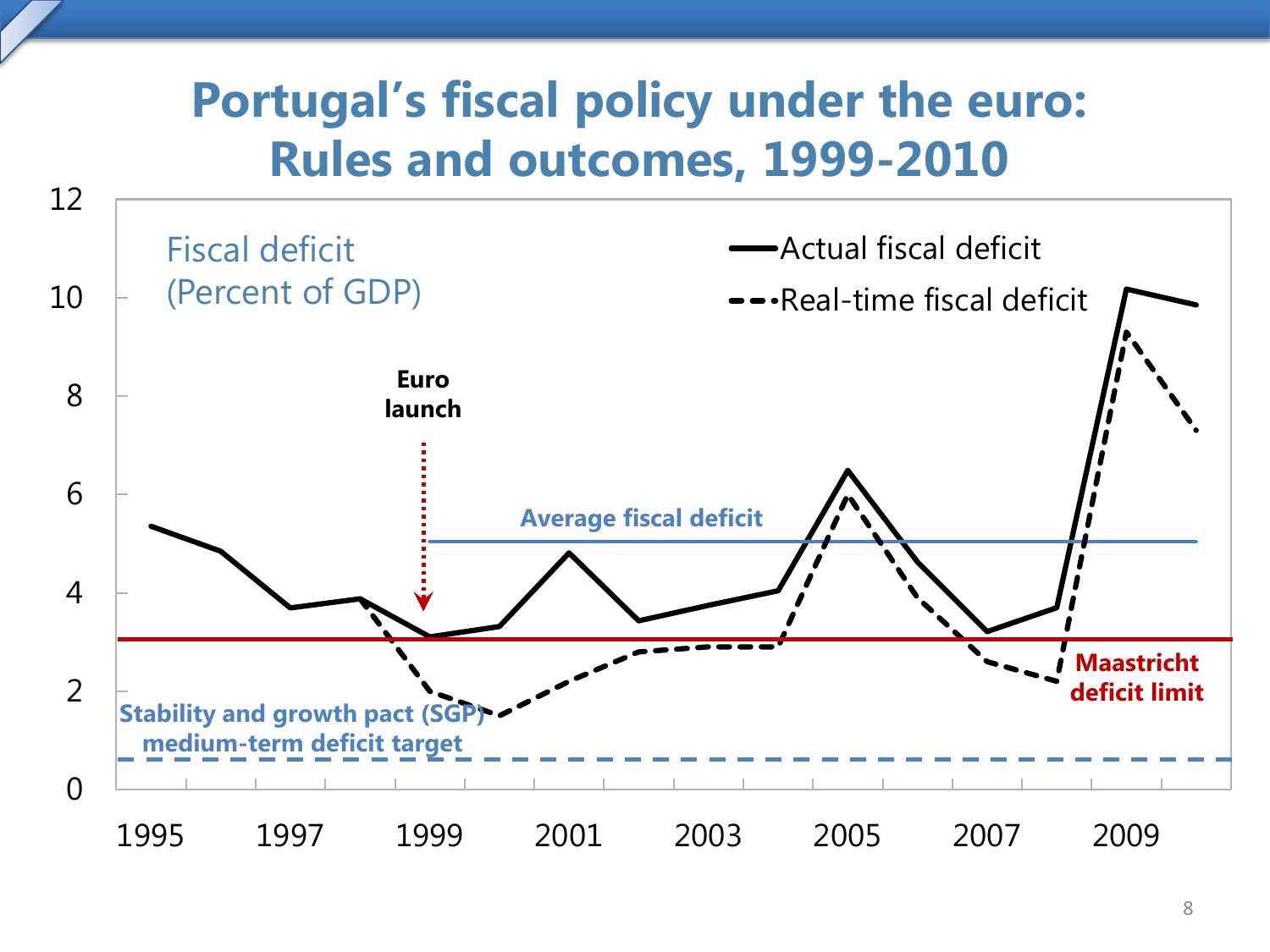### **Portugal's fiscal policy: Medium-term plans and outcomes, 1999-2010**

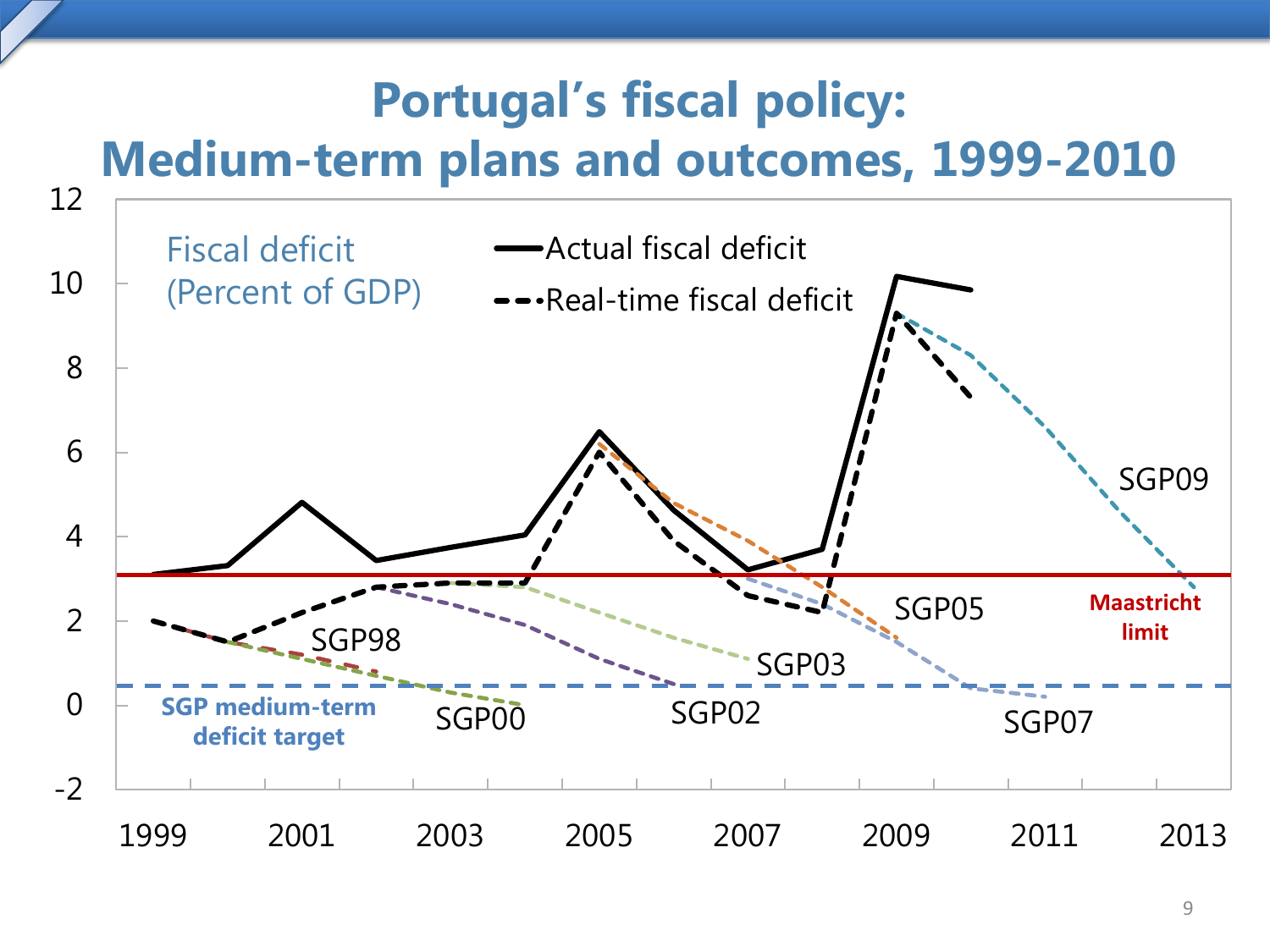## **What drove fiscal imbalances?**

- Weak institutional restraints on spending and deficit biases at all stages of budget process
- A welfare state set up during the high-growth 1990s faced with an unexpected growth slump (during 2000- 10, spending on social benefits rose by 9 percent of GDP, from 13 to 22 percent of GDP)
- Proliferating off-budget deficits and debts (PPPs, SOEs) that were later brought on-budget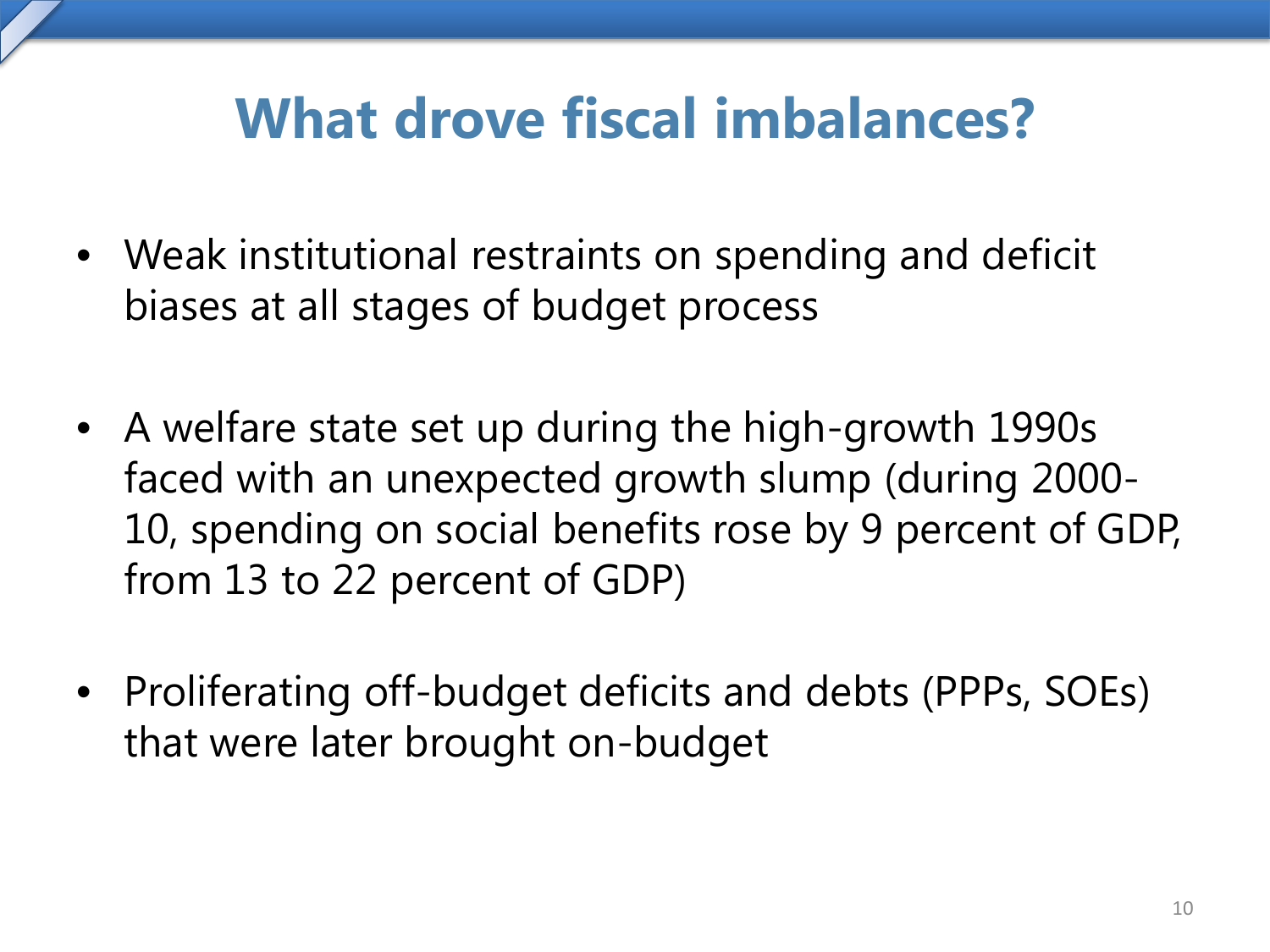## **Heading for financial trouble**

| <b>Portugal: Key economic indicators</b>      |         |          |
|-----------------------------------------------|---------|----------|
| <b>Real activity</b>                          | 1998    | 2010     |
| GDP per worker (% euro area)                  | 51.2    | 53.3     |
| Unemployment rate (%)                         | 5.0     | 10.8     |
| <b>Fiscal indicators</b>                      |         |          |
| Fiscal deficit (% GDP)                        | 3.9     | 9.9      |
| Public debt (% GDP)                           | 51.8    | 94.0     |
| <b>External indicators</b>                    |         |          |
| Current account deficit (% GDP)               | 7.6     | 10.4     |
| Net international investment position (% GDP) | $-24.7$ | $-107.2$ |
| Real effective exchange rate (ULC) (1998=100) | 100.0   | 109.0    |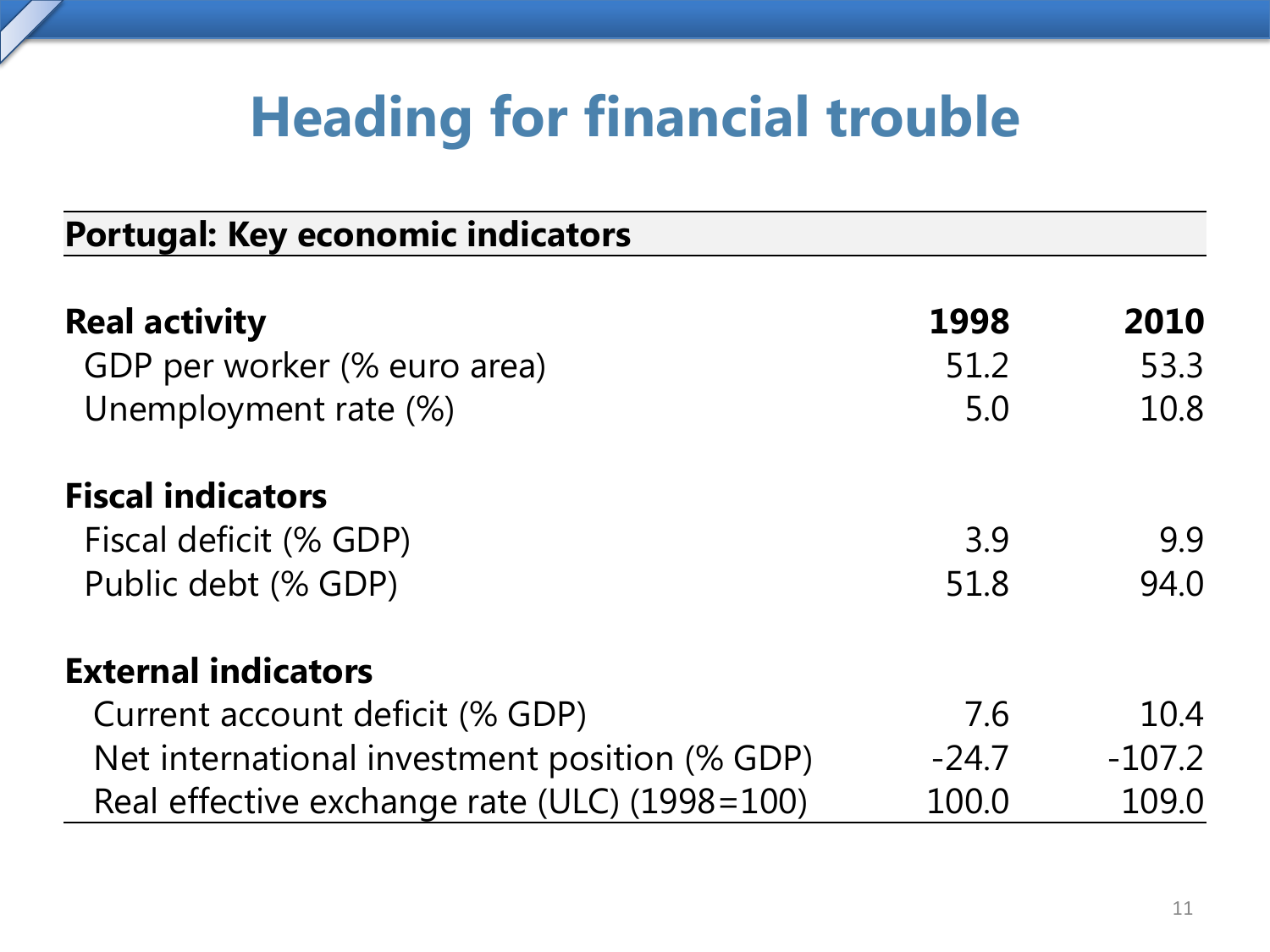#### **10-year government bond yields, 1998-2011 (April)** (Percent)



1998 1999 2000 2001 2002 2003 2004 2005 2006 2007 2008 2009 2010 2011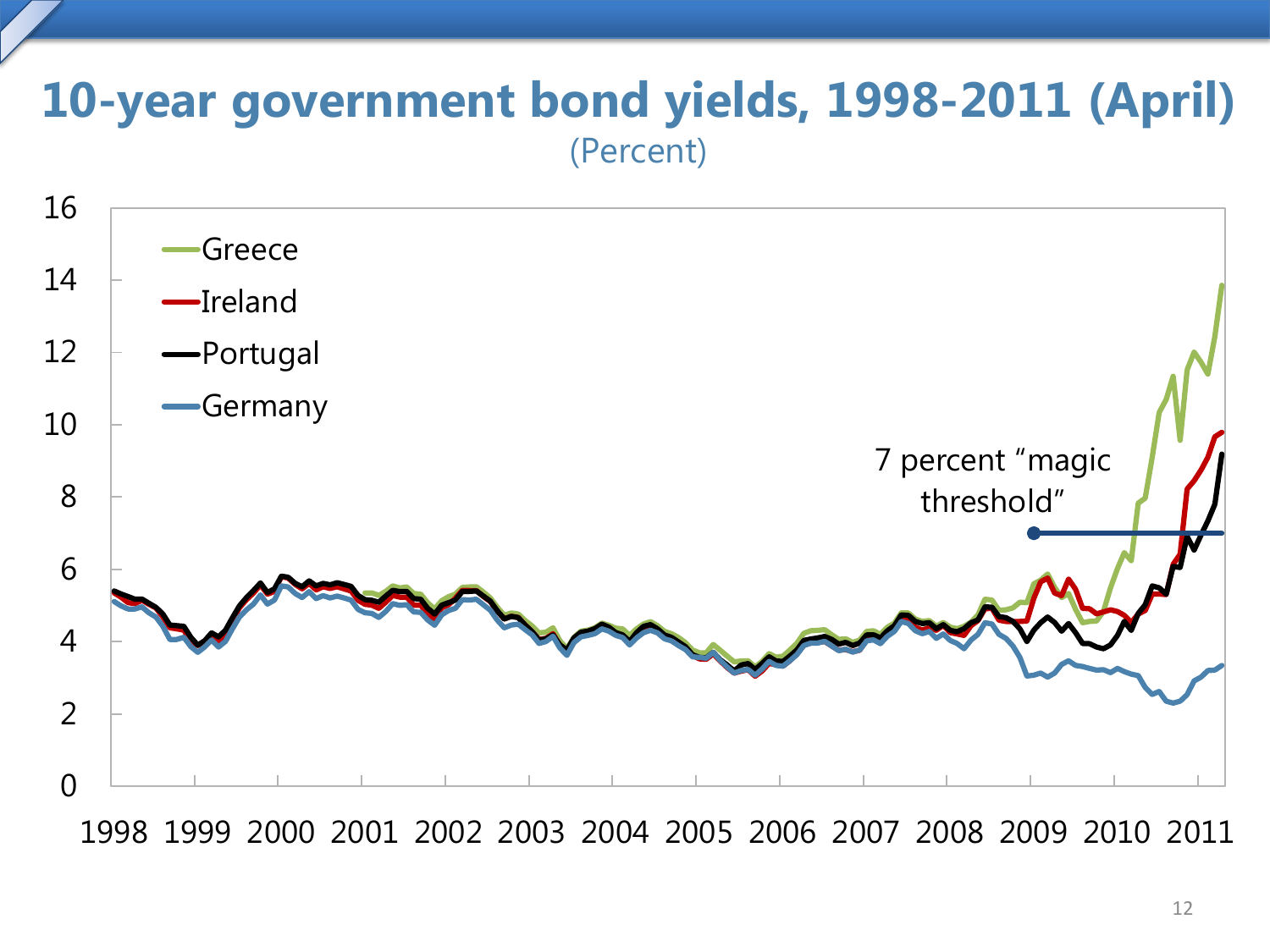**Part II: The program**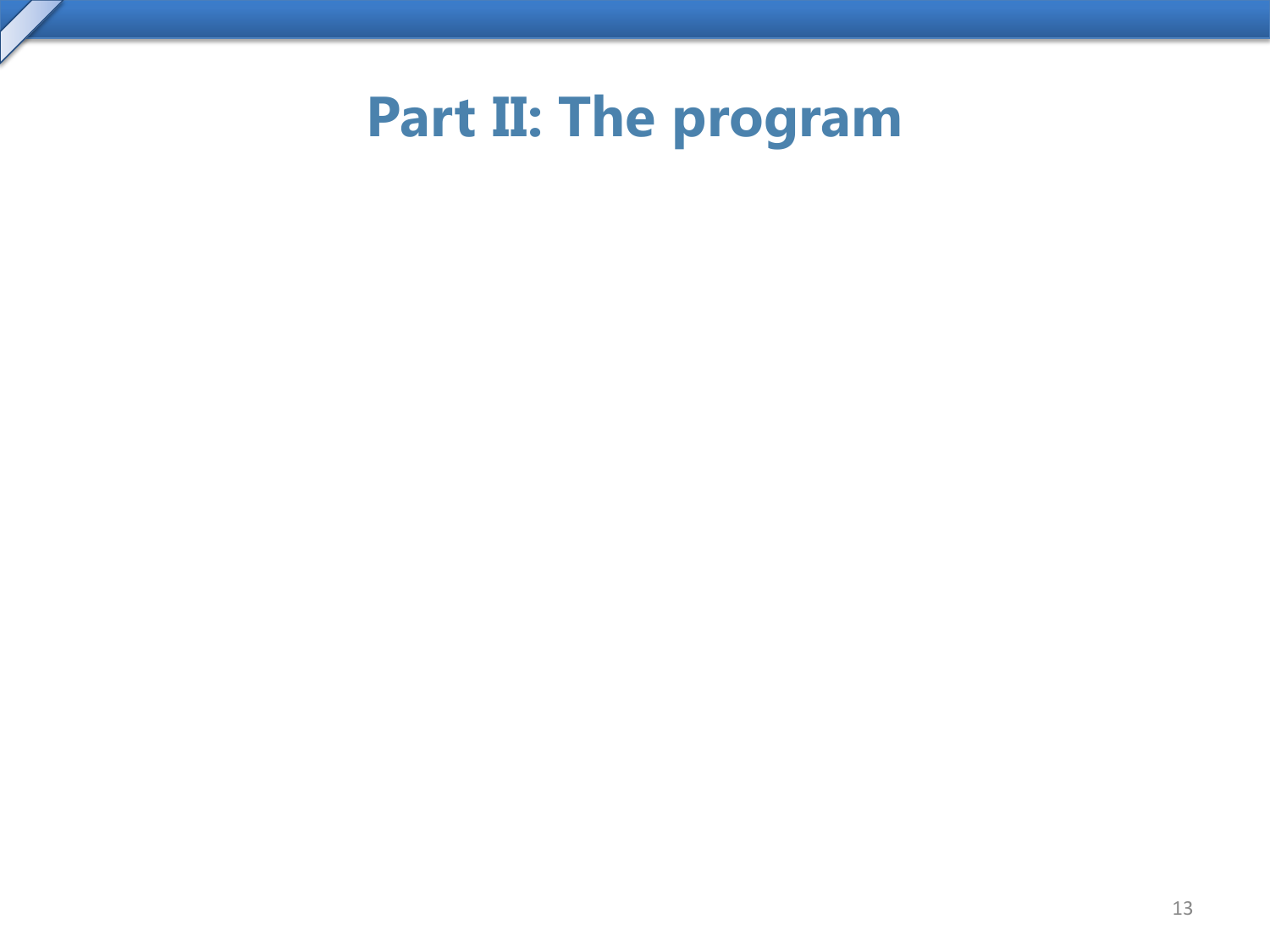### **Portugal's program: Objectives, constraints, tools, and boons**

#### • **Main objectives**

- Restore /anchor fiscal discipline
- Restore external competitiveness
- Clean up/deleverage balance sheets

#### • **Main constraints**

- Monetary union (fixed exchange rate)
- High public and private debts
- Constitution
- Social and political consensus

#### • **Main tools**

- Fiscal policy
- Structural reforms

#### • **Main boons**

- Large-scale EU budgetary and financial support
- Euro-area policies overhaul and the set of the set of the set of the set of the set of the set of the set of the set of the set of the set of the set of the set of the set of the set of the set of the set of the set of the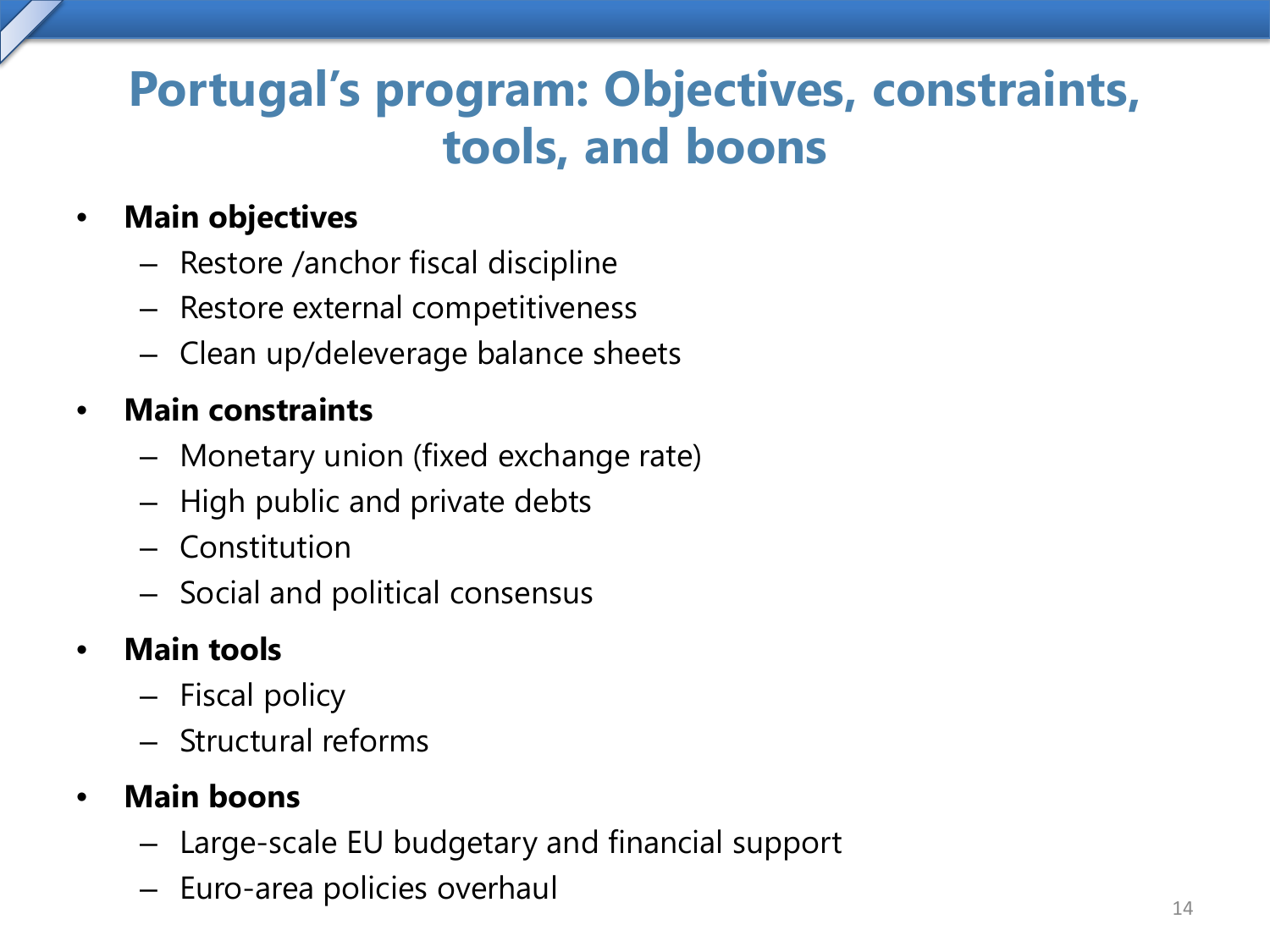## **Internal-external balance: Swan diagram**

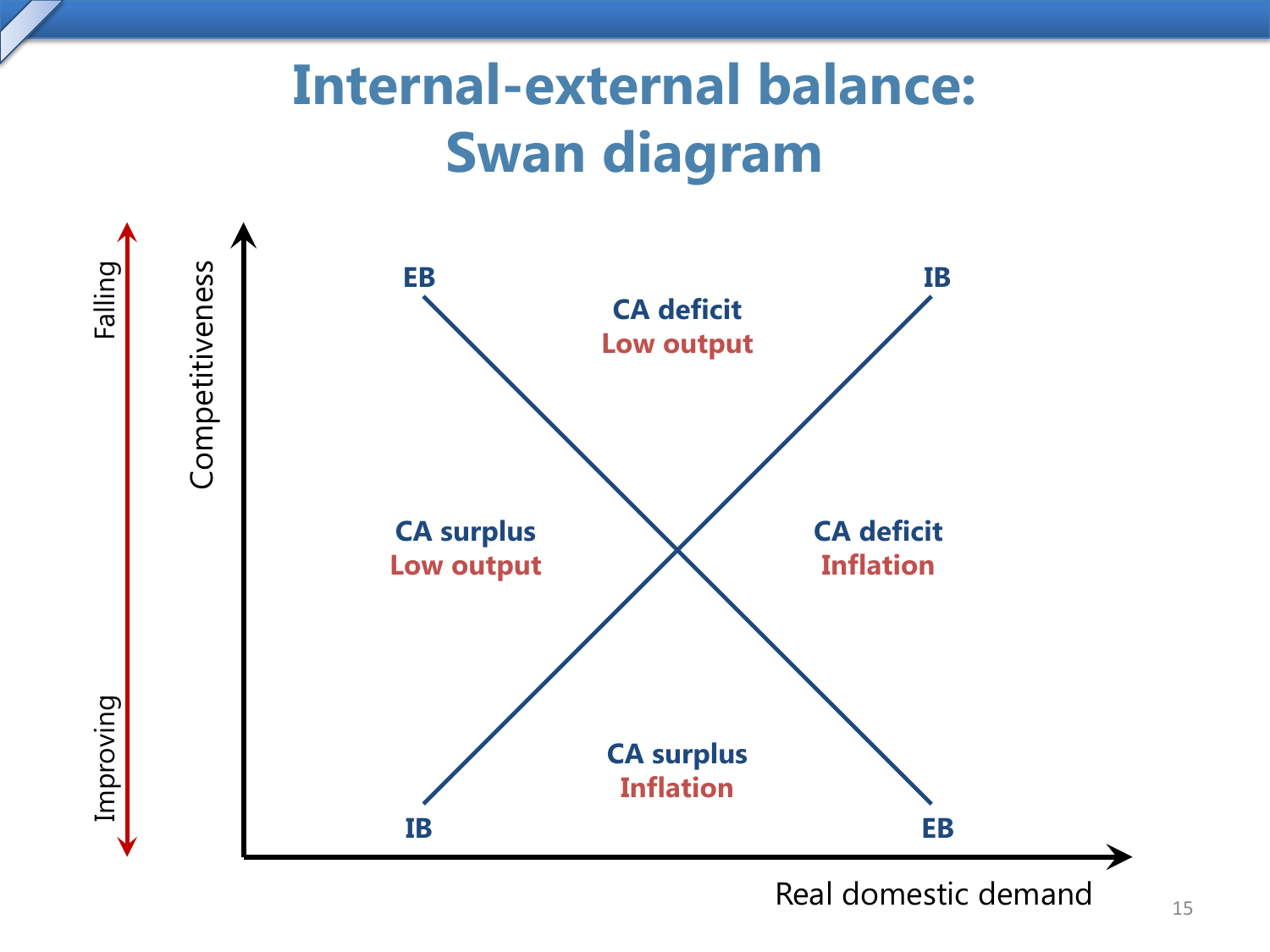## **Internal-external balance: Swan diagram**



**Four tasks:**

**(1) Reduce domestic demand** *Main tool: Fiscal adjustment*

**(2) Increase potential growth** *Main tool: Structural reforms*

**(3) Restore competitiveness** *Main tools: Fiscal devaluation and structural reforms*

**(4) Make fiscal and financial discipline stick**  *Structural reforms*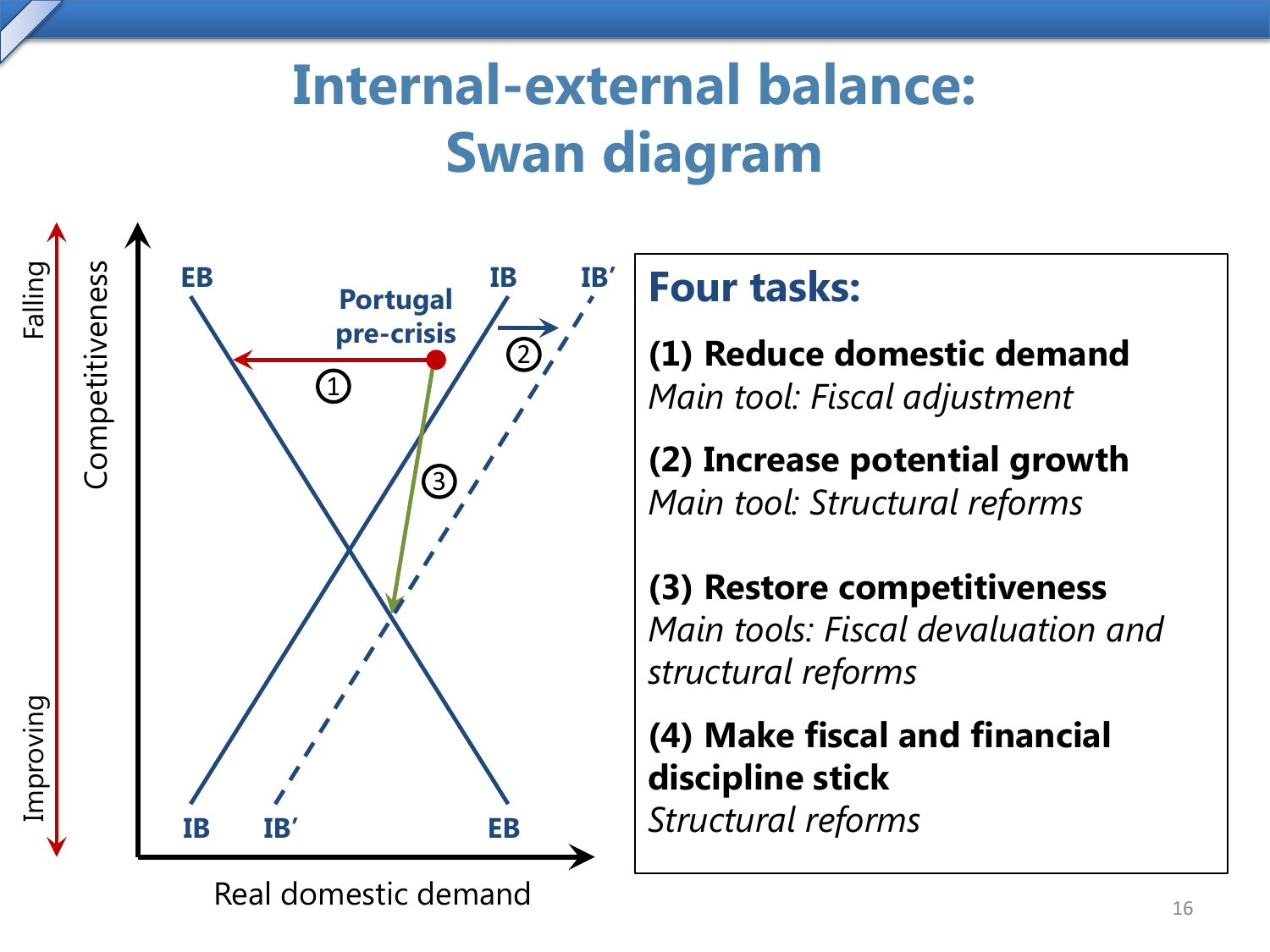

**Numerical example:** Program plan for 2011

Fiscal deficit deficit 2011 Fiscal 2010 Gap relative to target of 0.5% State of economy  $5.9 = 9.1 - 0.5[9.1 - 0.5] - 0.5[-2.2 - 0.0]$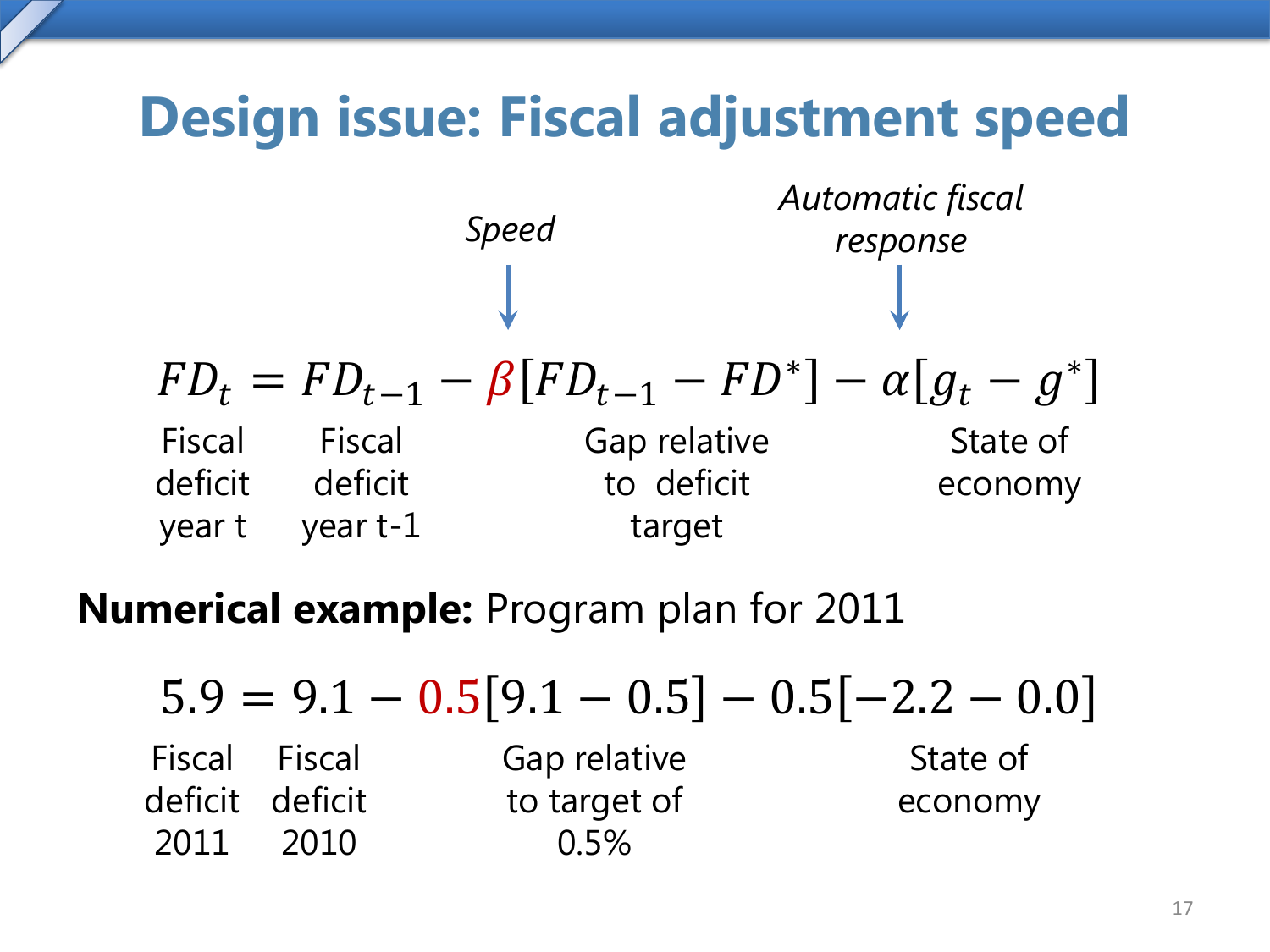## **Getting fiscal adjustment speed right: Weighing the pros and cons**

#### **High β now, low β later (front-loaded adjustment)**

- Low policy credibility
- High initial public debt
- Risk of bad equilbrium
- Financing constraint

#### **Low β now, high β later (back-loaded adjustment)**

- High multipliers (now)
- Risk of hysteresis (now)
- Fragile political/social consensus
- Low quality of fiscal adjustment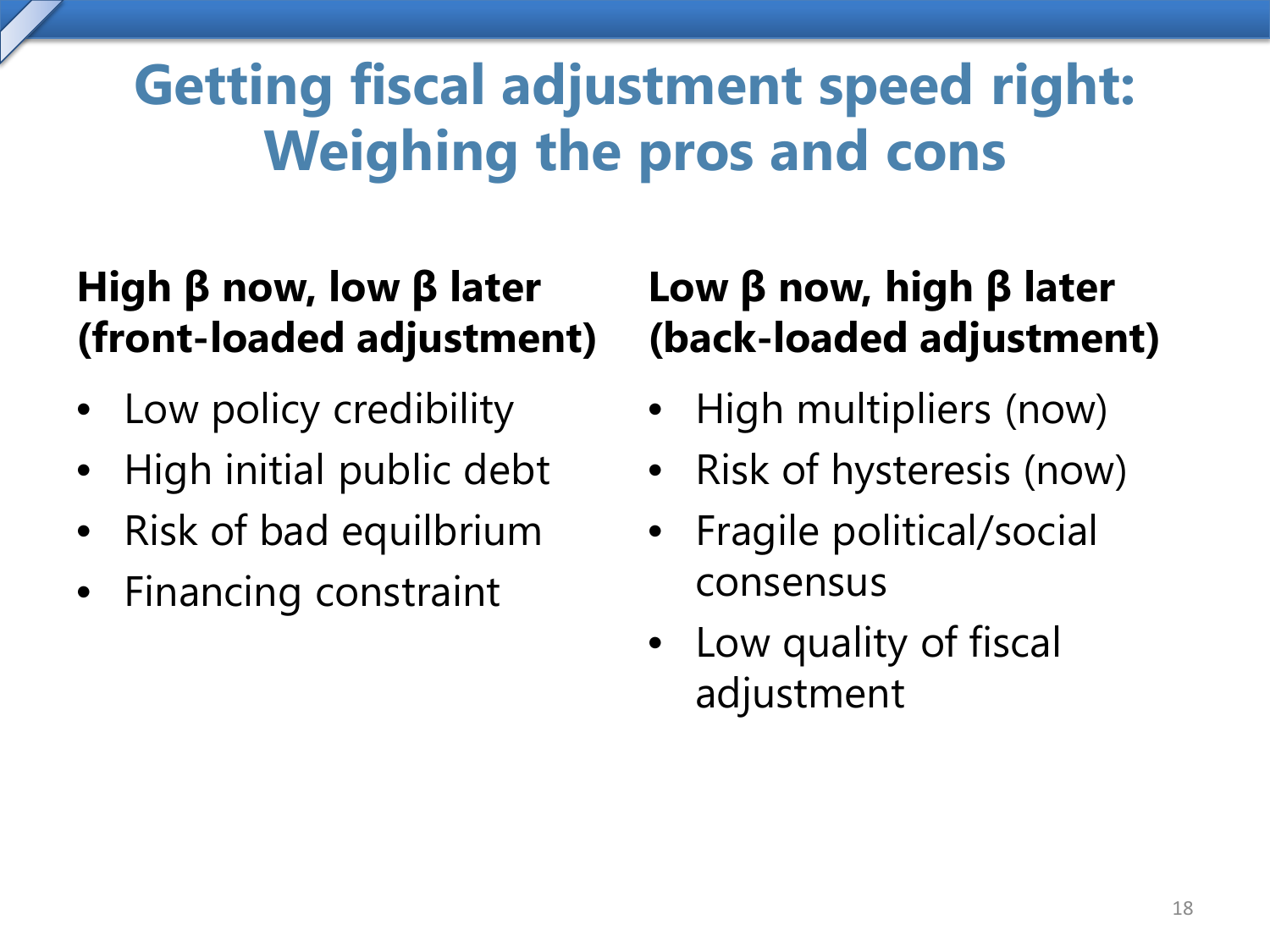### **Implementation: Actual fiscal adjustment speed High β first, then low β, then high β (planned)**



#### **Reasons why speed was different than planned:**

- Lower GDP growth; shifts in Okun's Law
- Larger-than-expected fiscal multipliers
- Larger-than-expected automatic fiscal stabilizers
- Two relaxations of deficit targets (balance of pros and cons changed)
- Need to make up for past slower speed in future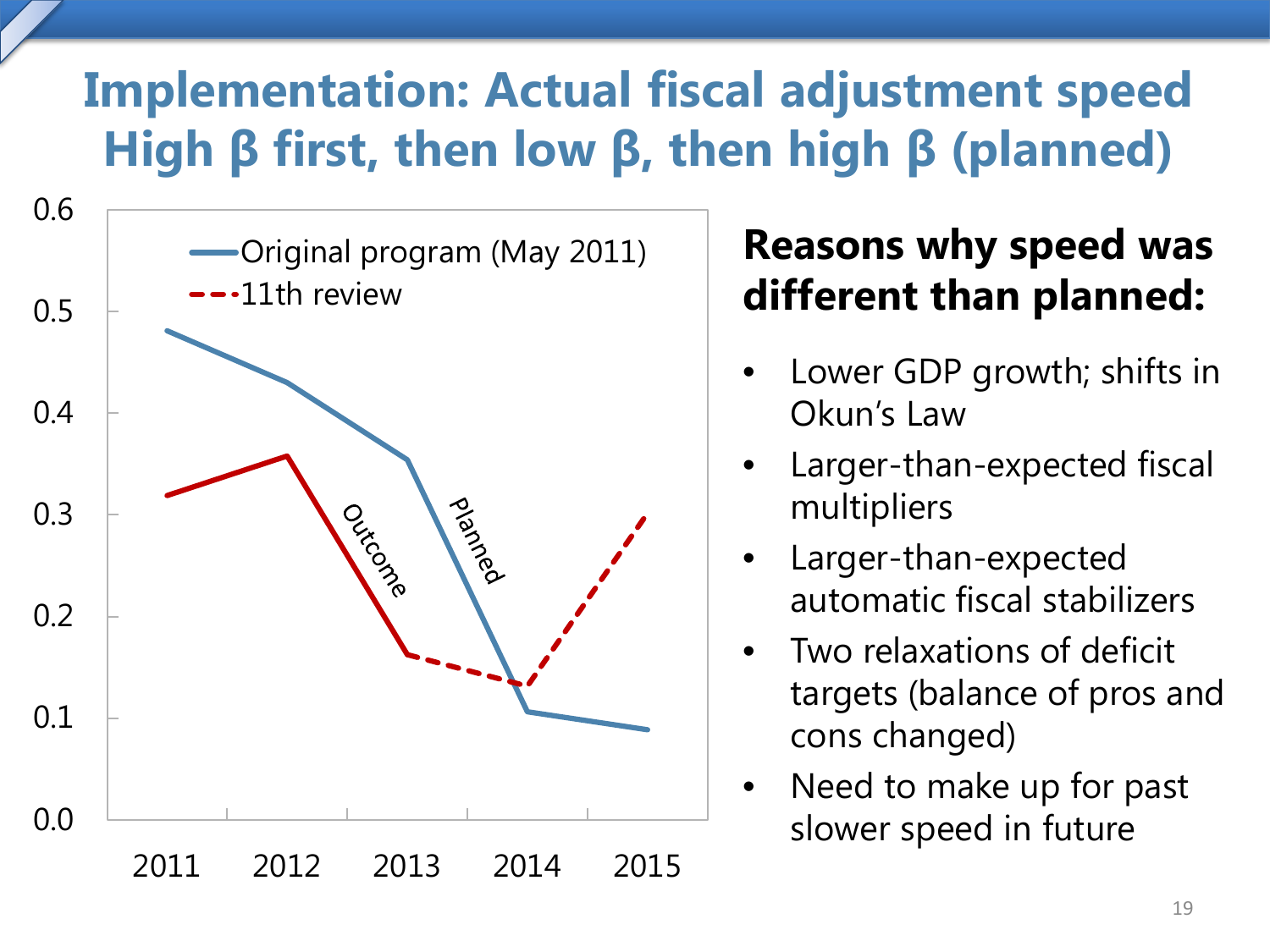## **Design issue: Fiscal devaluation**

Tradable (T) and non-tradable (NT) sectors:

Problem:  $\begin{array}{c} \hline \end{array}$ Outpu  $\int$ rices  $\rfloor$  =  $\lfloor$ Mark  $\vert$   $\times$   $\vert$ Unit costs of labor, , other inputs  $\lfloor$ 

T mark-up "too low" relative to NT mark-up

Fiscal devaluation idea:

Re-balance T and NT mark-ups by cutting employers' social contributions and offset deficit impact by raising other taxes (VAT) or cutting spending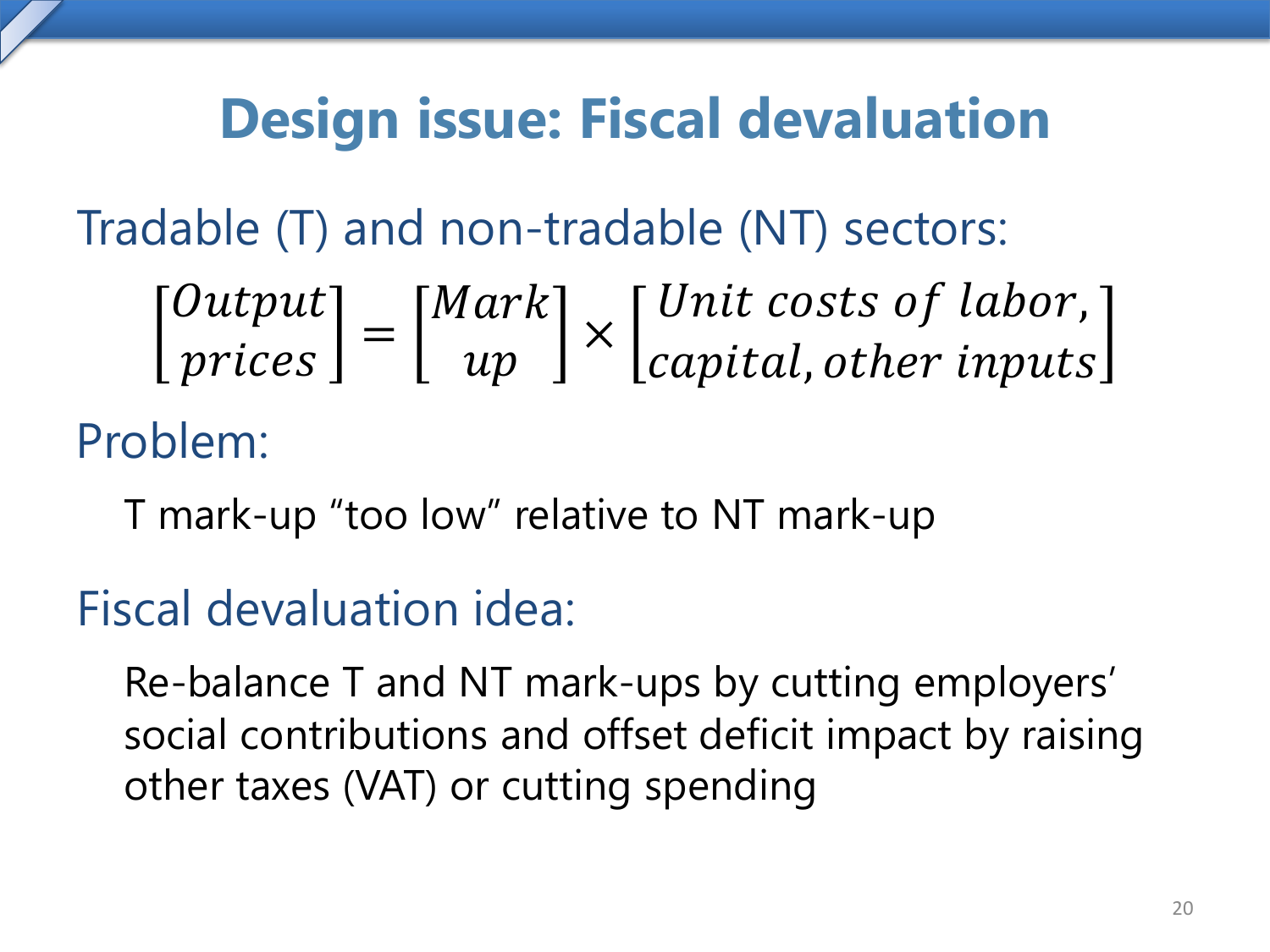## **Fiscal devaluation in practice: Lessons**

• Tried twice



- Four lessons:
	- Need large cuts in employers' contributions to have significant impact on T-NT mark-up differentials
	- Difficult to rebalance mark-ups between T and NT sector if NT prices are sticky
	- Restricting cut in employers' contribution to T sector not compatible with EU rules
	- Political economy: fiscal devaluation can be seen as unfair (by trade unions and employers)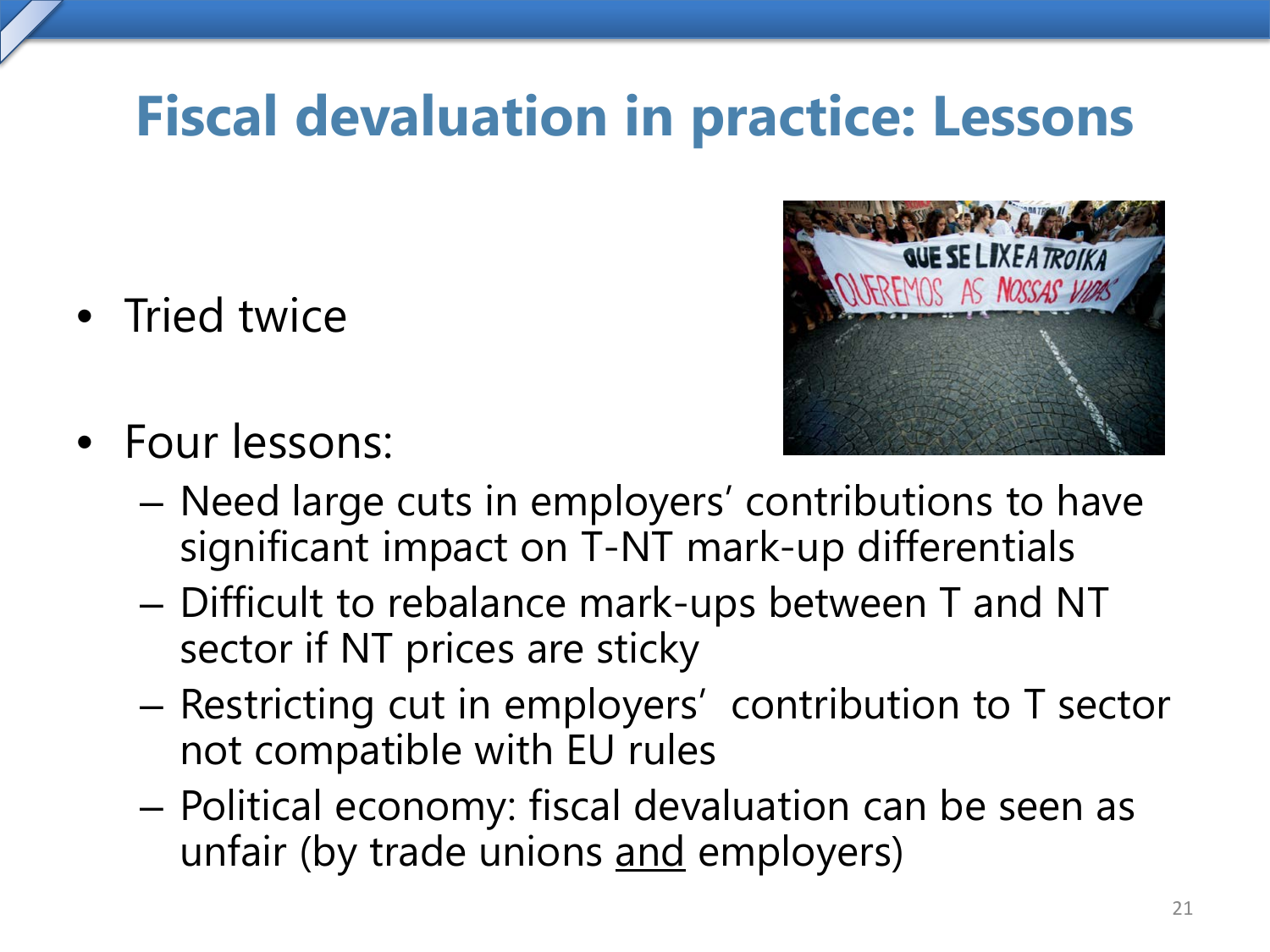#### **Design issue: Making fiscal discipline stick Stages of Budget Process** • Incentivize political parties to present realistic **Political** fiscal plans before elections (Dutch example) **stage** • A strong Ministry of Finance that can say "no" **Formulation** (German example) **stage Legalization** • Anchor specific fiscal targets in the **stage** Constitution (Irish/Spanish examples) **Implementation** • Threaten errant fiscal policy makers with **stage** serious sanctions (Brazilian example)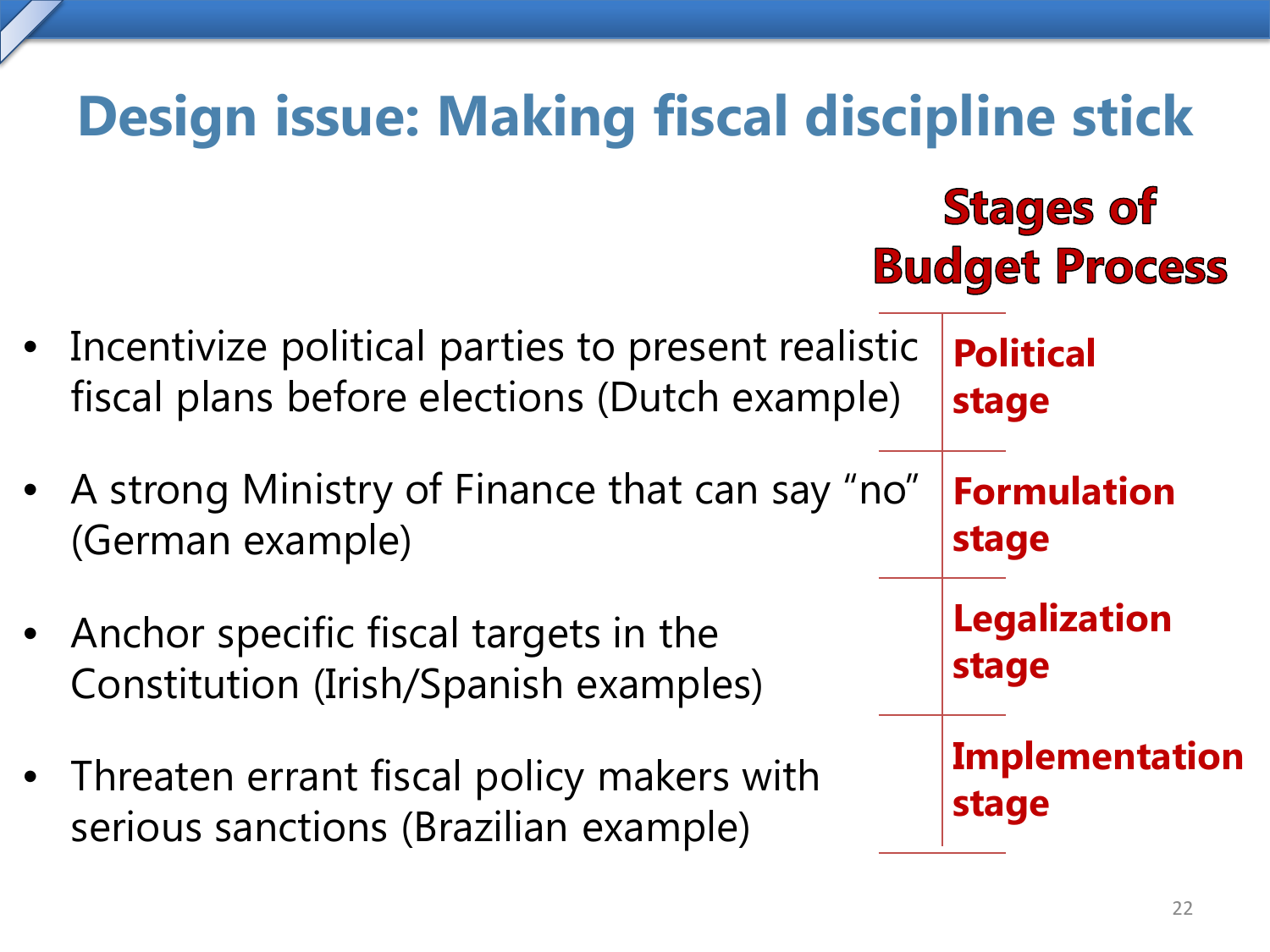## **Implementation: Making fiscal discipline stick**

Reform Measures

### **Stages of Budget Process**

**Formulation**

**Legalization**

**Implementation**

**stage**

**stage**

**stage**

- Set up Fiscal Council; publish fiscal data and risk assessments **Political stage**
- More reliable fiscal information in real time; streamline spending appropriations (from 4,400); MoF monitors PPPs/SOEs
- Reforms of budget framework law, subnational finance laws
- More accountability of spending ministries and spending controls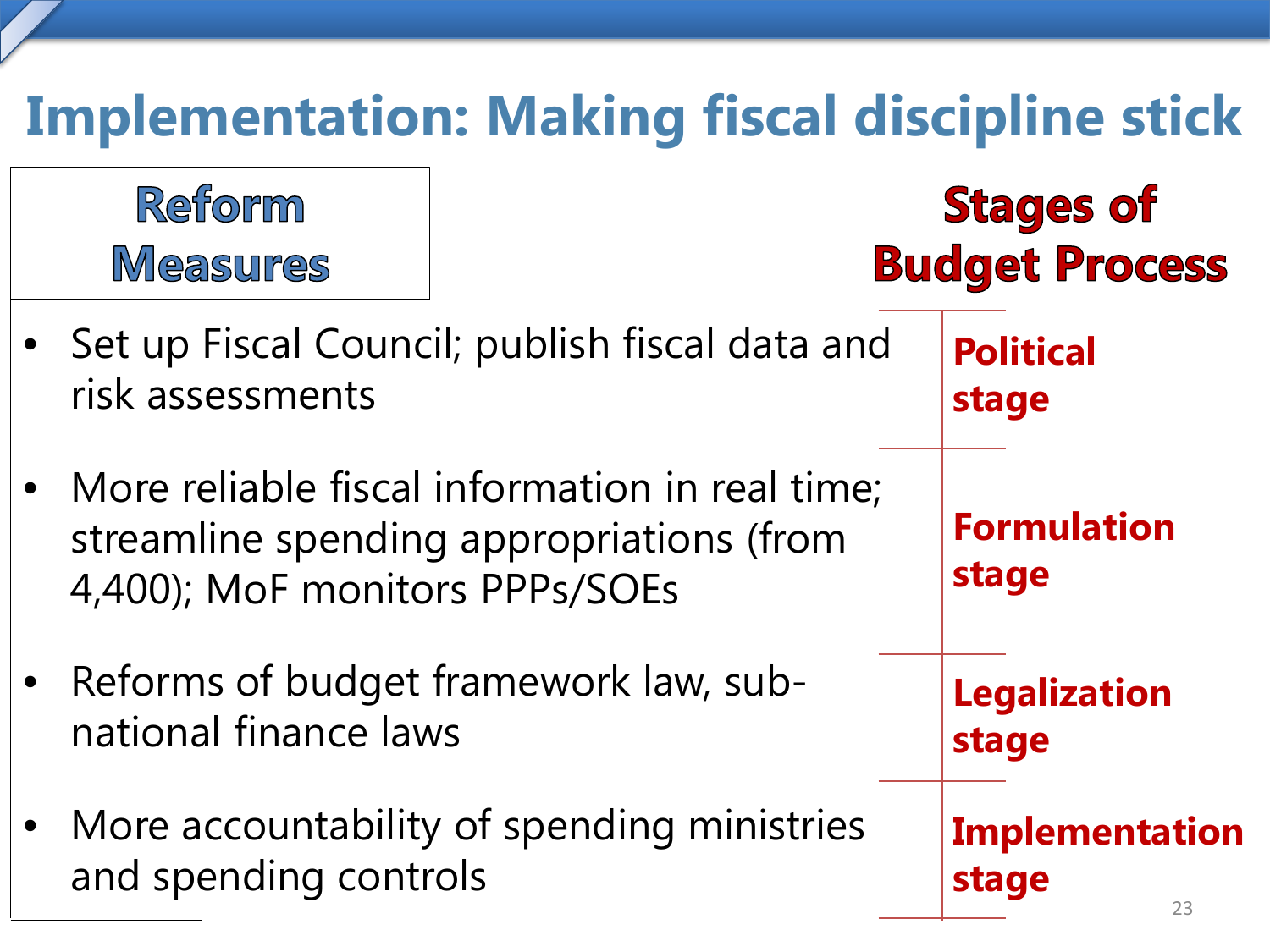## **Political economy of hard feelings**

### **Pace of fiscal adjustment/structural reforms:**

- Government sometimes felt that Troika was too rigid.
- Troika felt government was too willing to put program at risk.

#### **How can both sides feel they are correct?**

Assume two different perspectives on risks:

Null Hypothesis: Program is working fine.

- Government low tolerance for **type I error** (rejecting correct null). *Legal analogy: The accused is not guilty. Want low type I error.*
- Troika low tolerance for **type II error** (accepting wrong null). *Medical analogy: The patient is not sick. Want low type II error.*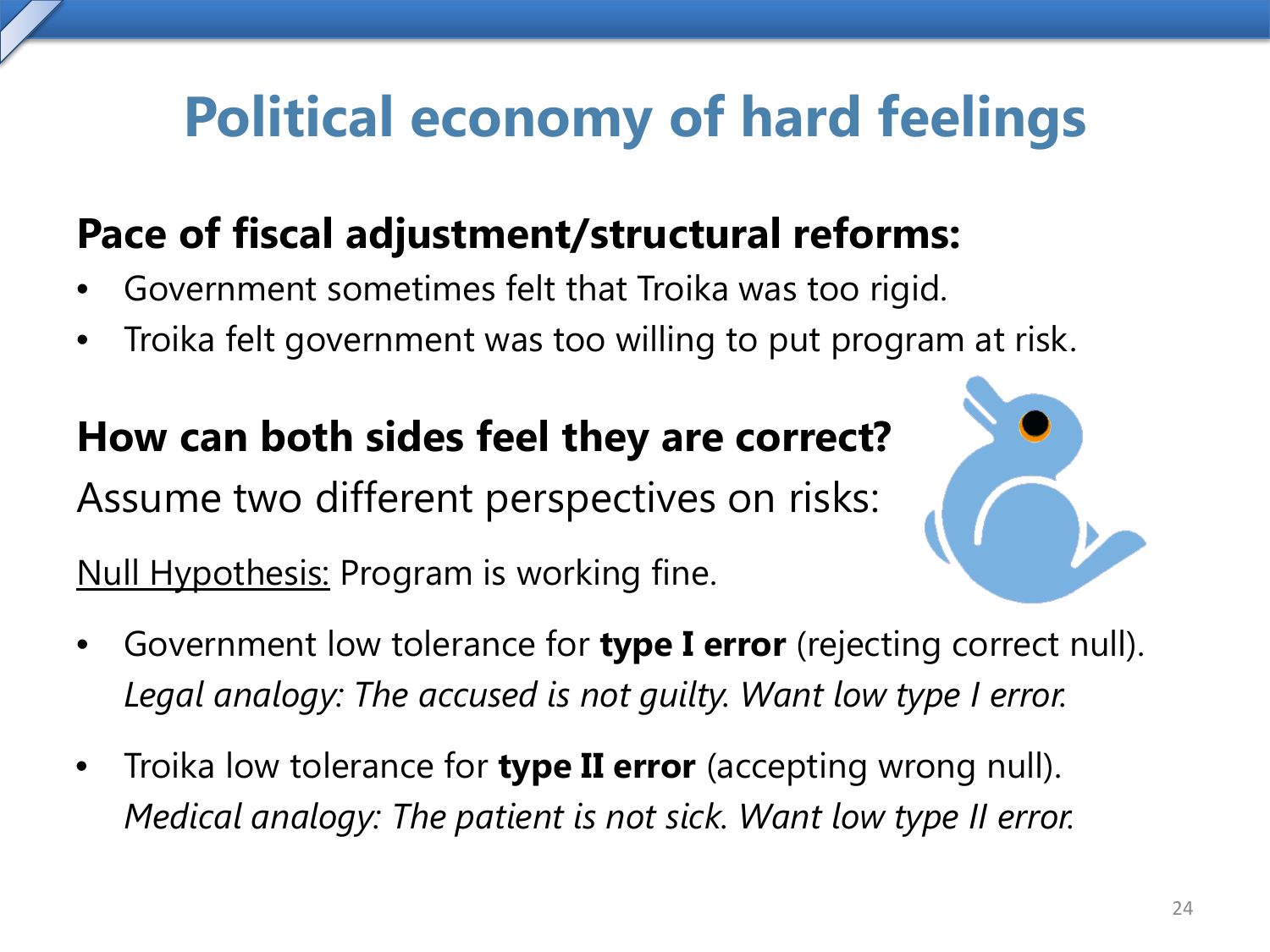## **Program: Plans vs. outcomes**

#### **Portugal: Key economic indicators**

| <b>Real activity</b>            |            | 2010  | 2011   | 2012   | 2013   | 2014   |
|---------------------------------|------------|-------|--------|--------|--------|--------|
| GDP growth (%)                  | Program    | 1.3   | $-2.2$ | $-1.8$ | 1.2    | 2.5    |
|                                 | <b>Now</b> |       | $-1.3$ | $-3.2$ | $-1.4$ | 1.2    |
| Unemployment rate (%)           | Program    | 11.0  | 12.1   | 13.4   | 13.3   | 12.0   |
|                                 | <b>Now</b> |       | 12.7   | 15.7   | 16.3   | 15.7   |
| <b>Fiscal indicators</b>        |            |       |        |        |        |        |
| Fiscal deficit (% GDP)          | Program    | 9.1   | 5.9    | 4.5    | 3.0    | 2.3    |
|                                 | <b>Now</b> |       | 4.3    | 6.5    | 4.9    | 4.0    |
| Public debt (% GDP)             | Program    | 93.0  | 106.4  | 112.2  | 115.3  | 115.0  |
|                                 | <b>Now</b> |       | 108.2  | 124.1  | 128.8  | 126.7  |
| <b>External indicators</b>      |            |       |        |        |        |        |
| Current account deficit (% GDP) | Program    | 9.9   | 9.0    | 6.7    | 4.1    | 3.4    |
|                                 | <b>Now</b> |       | 7.0    | 2.0    | $-0.5$ | $-0.8$ |
| REER (CPI) (2010=100)           | Program    | 100.0 | 100.8  | 101.1  | 100.6  | 100.3  |
|                                 | <b>Now</b> |       | 100.8  | 99.5   | 99.6   | 99.4   |
|                                 |            |       |        |        |        |        |

Source: 11th Review 25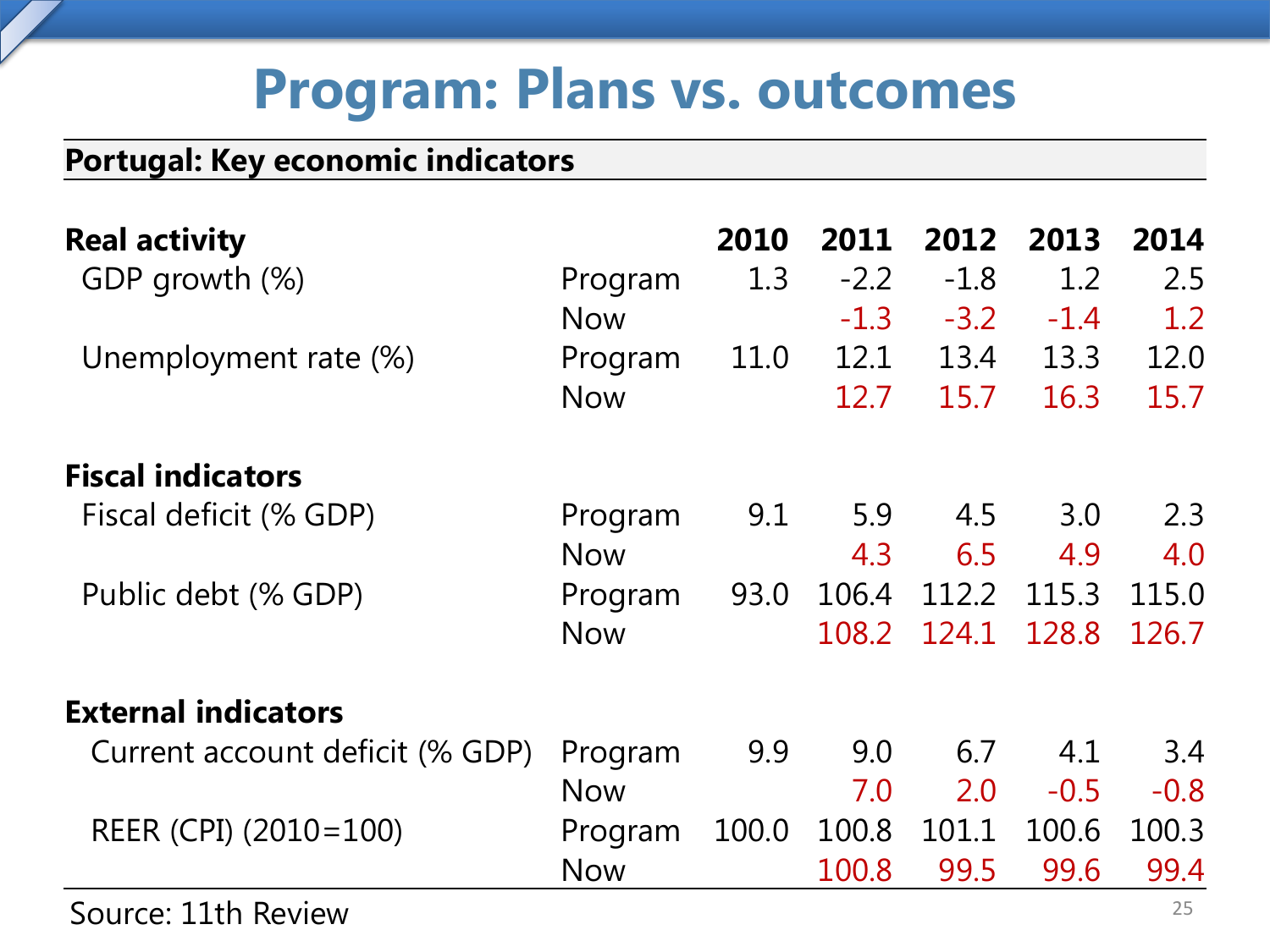## **Program outcomes: Poverty indicators**

**Portugal: Risk of Poverty, 2004-2012**

(Percent of Population below Poverty Threshold $1/$ )

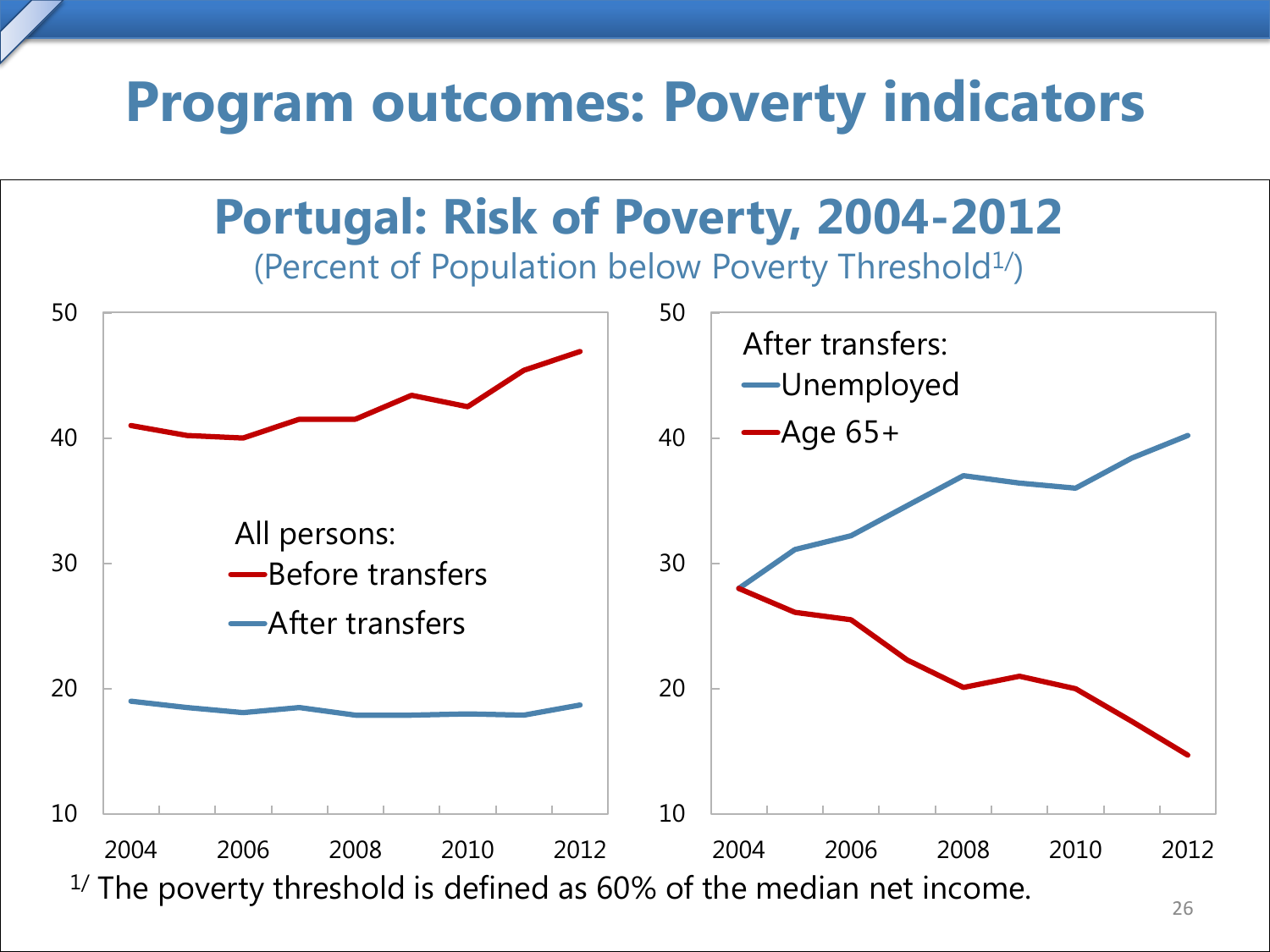#### **10-year government bond yields, 1998-2014 (June)** (Percent)



1998 1999 2000 2002 2003 2004 2006 2007 2008 2010 2011 2012 2014